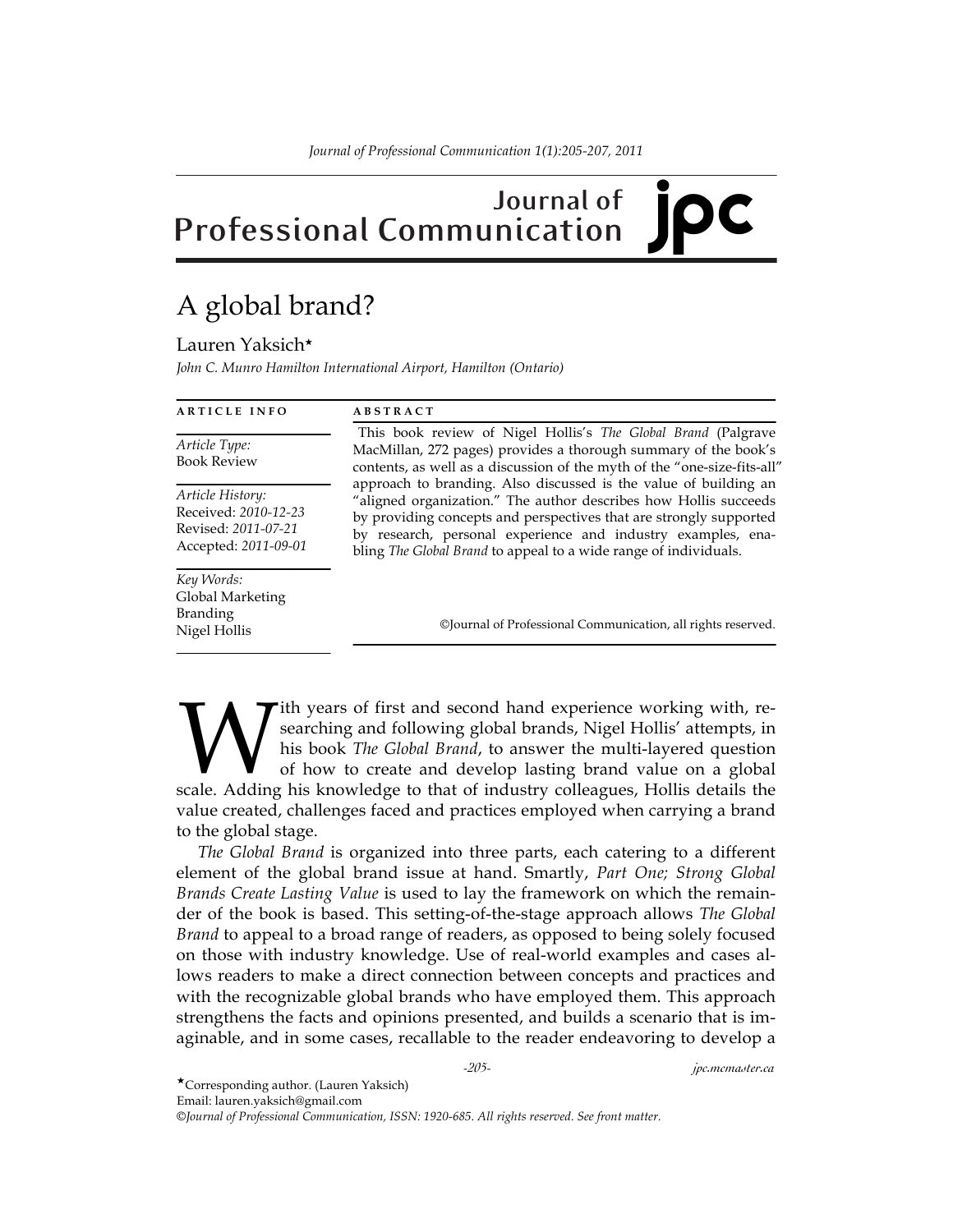powerful message and concrete understanding. The only downside with this approach is that some brands are used repetitiously and almost all examples are success stories. A wider variety of global brands and a few mediocre or unsuccessful examples would have allowed the reader to learn from faults, as well as from successes.

 The heart of *The Global Brand* is focused on demystifying the impression that global brands can take the one-size-fits-all approach when reaching out to markets anywhere in the world. In essence, *The Global Brand* is very good at showing that regardless of a company's size, power or reach, there is little chance of success on the global level without a clear and strong understanding of "needs, wants and desires at the local level." *Part Two: Building Strong Global Brands Is Challenging* introduces the concept that local consumers are integral to the success of global brands and focuses intently on the role culture plays in the relationship between global brands and local consumers. To assist with this point, Hollis introduces Hofstede's "cultural dimensions" and compares countries against one another on each dimension, thus clearly illustrating differences in cultural norms. To further crystalize this point, Hollis uses cultural, demographic and economic differences to provide a brief introduction to the BRIC (Brazil, Russia, India and China). Hollis explains why companies are looking to target the BRIC and gain market share in the coming years, but acknowledges that a company's approach must be tailored to specific cultural norms in order to achieve market share. As a result, *The Global Brand* is successful in conveying the impact cultural differences can have on how a brand is perceived and received in various countries though examples and exploration of cultural norms and tendencies. Through this, readers gain a strong understanding that brands must take cultural differences into account to effectively gain market share and experience success.

 *The Global Brand* goes on to evaluate both the strengths and weaknesses global brands face. In Chapter 7, Hollis explains the advantages local brands have over global brands and the key attributes global brands must possess to realize success in a local market. In Chapter 9, he investigates the advantages multinationals possess over local companies. Chapter 10 follows on this analysis. Here, Hollis discusses the two main challenges facing anyone wanting to make a brand global: (i) "balancing investment in the brand against short-term cost savings; and (ii) "balancing effective local marketing with economies of scale" (pg. 141). Hollis explains these challenges in detail and also includes a discussion of challenges with global brands themselves as have been identified by industry experts. The entire approach taken by Hollis results in a clear, logical picture of what international companies need to do to succeed locally. Such analysis shows the strengths of local and global brands in the market, keys to fully proving the thesis *The Global Brand* is based upon: *"*without a

*-206- jpc.mcmaster.ca*